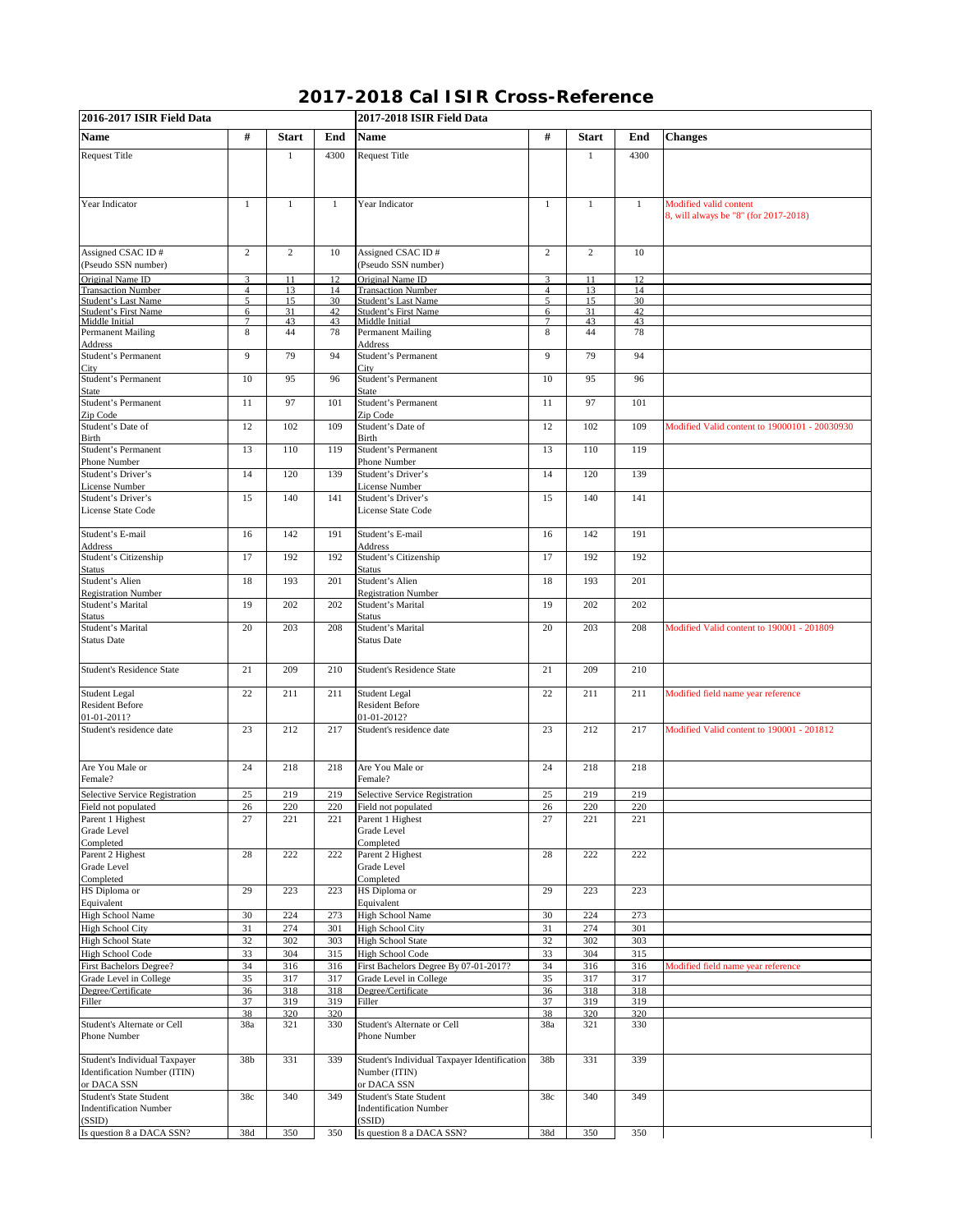| 2016-2017 ISIR Field Data                             |            |              |            | 2017-2018 ISIR Field Data                               |            |              |            |                                    |
|-------------------------------------------------------|------------|--------------|------------|---------------------------------------------------------|------------|--------------|------------|------------------------------------|
| <b>Name</b>                                           | #          | <b>Start</b> | End        | <b>Name</b>                                             | $\#$       | <b>Start</b> | End        | <b>Changes</b>                     |
| Are you interested in student loans, if               | 38e        | 351          | 351        | Are you interested in student loans, if                 | 38e        | 351          | 351        |                                    |
| available at your college or                          |            |              |            | available at your college or university?                |            |              |            |                                    |
| university?<br>Filler                                 | 38f        | 352          | 369        | Filler                                                  | 38f        | 352          | 369        |                                    |
| Student's Tax Return                                  | 39         | 370          | 370        | Student's Tax Return                                    | 39         | 370          | 370        |                                    |
| Completed?                                            |            |              |            | Completed?                                              |            |              |            |                                    |
| Student's Type of<br>2015 Tax Form Used?              | 40         | 371          | 371        | Student's Type of<br>2015 Tax Form Used?                | 40         | 371          | 371        |                                    |
| Student's Tax Return                                  | 41         | 372          | 372        | Student's Tax Return                                    | 41         | 372          | 372        |                                    |
| <b>Filing Status</b>                                  | 42         |              |            | <b>Filing Status</b>                                    |            |              |            |                                    |
| Student Eligible to file<br>1040A or                  |            | 373          | 373        | Student Eligible to file<br>1040A or                    | 42         | 373          | 373        |                                    |
| 1040EZ?                                               |            |              |            | 1040EZ?                                                 |            |              |            |                                    |
| Student's Adjusted                                    | 43         | 374          | 380        | Student's Adjusted                                      | 43         | 374          | 380        |                                    |
| Gross Income from<br>IRS form                         |            |              |            | Gross Income from<br>IRS form                           |            |              |            |                                    |
| Student's U.S.                                        | 44         | 381          | 387        | Student's U.S.                                          | 44         | 381          | 387        |                                    |
| <b>Income Tax Paid</b>                                |            |              |            | Income Tax Paid                                         |            |              |            |                                    |
| <b>Student's Exemptions</b>                           | 45         | 388          | 389        | <b>Student's Exemptions</b>                             | 45         | 388          | 389        |                                    |
| Claimed                                               |            |              |            | Claimed                                                 |            |              |            |                                    |
| Student's Income<br>Earned from Work                  | 46         | 390          | 396        | Student's Income<br>Earned from Work                    | 46         | 390          | 396        |                                    |
| Spouse's Income                                       | 47         | 397          | 403        | Spouse's Income                                         | 47         | 397          | 403        |                                    |
| Earned from Work                                      |            |              |            | Earned from Work                                        |            |              |            |                                    |
| Student's Cash,<br>Savings, and                       | 48         | 404          | 410        | Student's Cash,<br>Savings, and                         | 48         | 404          | 410        |                                    |
| Checking                                              |            |              |            | Checking                                                |            |              |            |                                    |
| Student's Investment                                  | 49         | 411          | 417        | Student's Investment                                    | 49         | 411          | 417        |                                    |
| Net Worth                                             |            |              |            | Net Worth                                               |            |              |            |                                    |
| Student's Business and/or                             | 50         | 418          | 424        | Student's Business and/or                               | 50         | 418          | 424        |                                    |
| Investment                                            |            |              |            | Investment                                              |            |              |            |                                    |
| Farm Net Worth<br>Student's Educational               | 51         | 425          | 431        | Farm Net Worth<br>Student's Educational                 | 51         | 425          | 431        |                                    |
| Credits                                               |            |              |            | Credits                                                 |            |              |            |                                    |
|                                                       |            |              |            |                                                         |            |              |            |                                    |
| Student's Child<br><b>Support Paid</b>                | 52         | 432          | 438        | Student's Child<br><b>Support Paid</b>                  | 52         | 432          | 438        |                                    |
|                                                       |            |              |            |                                                         |            |              |            |                                    |
| Student's Need-Based                                  | 53         | 439          | 445        | Student's Need-Based                                    | 53         | 439          | 445        |                                    |
| Employment                                            |            |              |            | Employment                                              |            |              |            |                                    |
| Student's                                             | 54         | 446          | 452        | Student's                                               | 54         | 446          | 452        |                                    |
| Grant/Scholarship                                     |            |              |            | Grant/Scholarship                                       |            |              |            |                                    |
| Aid                                                   |            |              |            | Aid                                                     |            |              |            |                                    |
| Student's Combat Pay<br>Student's Co-op Earnings      | 55<br>56   | 453<br>460   | 459<br>466 | Student's Combat Pay<br><b>Student's Co-op Earnings</b> | 55<br>56   | 453<br>460   | 459<br>466 |                                    |
| <b>Student's Pension Payments</b>                     | 57         | 467          | 473        | <b>Student's Pension Payments</b>                       | 57         | 467          | 473        |                                    |
| <b>Student's IRA Payments</b>                         | 58         | 474          | 480        | Student's IRA Payments                                  | 58         | 474          | 480        |                                    |
| Student's Child Support Received                      | 59         | 481          | 487        | Student's Child Support Received                        | 59         | 481          | 487        |                                    |
| Student's Interest Income                             | 60         | 488          | 494        | Student's Interest Income                               | 60         | 488          | 494        |                                    |
| Student's IRA Distributions                           | 61         | 495          | 501        | Student's IRA Distributions                             | 61         | 495          | 501        |                                    |
| <b>Student's Untaxed Pensions</b><br>Student's        | 62<br>63   | 502<br>509   | 508<br>515 | <b>Student's Untaxed Pensions</b><br>Student's          | 62<br>63   | 502<br>509   | 508<br>515 |                                    |
| Military/Clergy                                       |            |              |            | Military/Clergy                                         |            |              |            |                                    |
| <b>Allowances</b>                                     |            |              |            | Allowances                                              |            |              |            |                                    |
| Student's Veterans<br>Noneducation                    | 64         | 516          | 522        | Student's Veterans<br>Noneducation                      | 64         | 516          | 522        |                                    |
| <b>Benefits</b>                                       |            |              |            | Benefits                                                |            |              |            |                                    |
| Student's Other<br><b>Untaxed Income</b>              | 65         | 523          | 529        | Student's Other<br>Untaxed Income                       | 65         | 523          | 529        |                                    |
| Student's Other Non-                                  | 66         | 530          | 536        | Student's Other Non-                                    | 66         | 530          | 536        |                                    |
| <b>Reported Money</b>                                 |            |              |            | Reported Money                                          |            |              |            |                                    |
| Foster Care, 16 to 18?<br>California County from List | 67<br>67a  | 537<br>538   | 537<br>552 | Foster Care, 16 to 18?<br>California County from List   | 67<br>67a  | 537<br>538   | 537<br>552 |                                    |
| or Other                                              |            |              |            | or Other                                                |            |              |            |                                    |
| State of Wardship                                     | 67b        | 553          | 554        | State of Wardship                                       | 67b        | 553          | 554        |                                    |
| <b>Chafee Consideration</b><br>Filler                 | 67c<br>67d | 555<br>556   | 555<br>586 | <b>Chafee Consideration</b><br>Filler                   | 67c<br>67d | 555<br>556   | 555<br>586 |                                    |
| <b>Born Before</b>                                    | 68         | 587          | 587        | <b>Born Before</b>                                      | 68         | 587          | 587        | Modified field name year reference |
| 01-01-1993?                                           |            |              |            | 01-01-1994?                                             |            |              |            |                                    |
| Is Student Married?<br>Working on a                   | 69<br>70   | 588<br>589   | 588<br>589 | Is Student Married?<br>Working on a                     | 69<br>70   | 588<br>589   | 588<br>589 |                                    |
| Master's or Doctorate                                 |            |              |            | Master's or Doctorate                                   |            |              |            |                                    |
| Program?                                              |            |              |            | Program?                                                |            |              |            |                                    |
| Are you on active<br>duty in U.S. Armed               | 71         | 590          | 590        | Are you on active<br>duty in U.S. Armed                 | 71         | 590          | 590        |                                    |
| Forces?                                               |            |              |            | Forces?                                                 |            |              |            |                                    |
| Veteran of U.S.<br>Armed Forces?                      | 72         | 591          | 591        | Veteran of U.S.<br>Armed Forces?                        | 72         | 591          | 591        |                                    |
|                                                       |            |              |            |                                                         |            |              |            |                                    |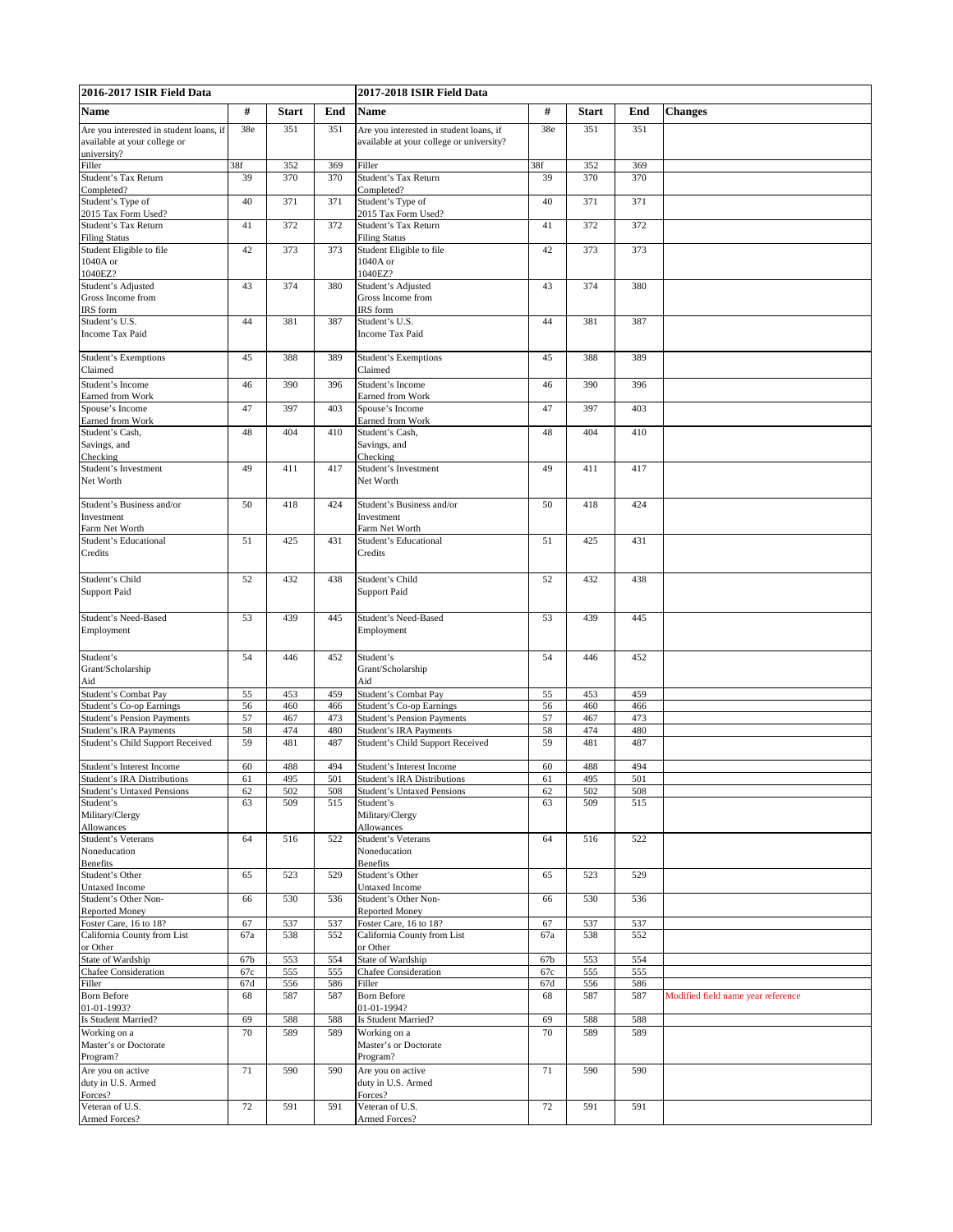| 2016-2017 ISIR Field Data                                        |            |              | 2017-2018 ISIR Field Data |                                                                        |            |              |            |                                           |
|------------------------------------------------------------------|------------|--------------|---------------------------|------------------------------------------------------------------------|------------|--------------|------------|-------------------------------------------|
| Name                                                             | #          | <b>Start</b> | End                       | Name                                                                   | $\#$       | <b>Start</b> | End        | <b>Changes</b>                            |
| Have Children You                                                | 73         | 592          | 592                       | Have Children You                                                      | 73         | 592          | 592        |                                           |
| Support?                                                         |            |              |                           | Support?                                                               |            |              |            |                                           |
| Have Legal<br>Dependents Other than                              | 74         | 593          | 593                       | Have Legal<br>Dependents Other than                                    | 74         | 593          | 593        |                                           |
| Children or Spouse?                                              |            |              |                           | Children or Spouse?                                                    |            |              |            |                                           |
| Orphan, Ward of                                                  | 75         | 594          | 594                       | Orphan, Ward of                                                        | 75         | 594          | 594        |                                           |
| Court, or Foster Care?                                           |            |              |                           | Court, or Foster Care?                                                 |            |              |            |                                           |
| As of today, an                                                  | 76         | 595          | 595                       | As of today, an                                                        | 76         | 595          | 595        |                                           |
| emancipated minor?                                               |            |              |                           | emancipated minor?                                                     |            |              |            |                                           |
| As of today, in legal<br>guardianship?                           | 77         | 596          | 596                       | As of today, in legal<br>guardianship?                                 | 77         | 596          | 596        |                                           |
| Unaccompanied                                                    | 78         | 597          | 597                       | Unaccompanied                                                          | 78         | 597          | 597        |                                           |
| youth determined by school district                              |            |              |                           | youth determined by school district liaison?                           |            |              |            |                                           |
| liaison?                                                         |            |              |                           |                                                                        |            |              |            |                                           |
| Unaccompanied                                                    | 79         | 598          | 598                       | Unaccompanied                                                          | 79         | 598          | 598        |                                           |
| youth determined by<br>HUD?                                      |            |              |                           | youth determined by<br>HUD?                                            |            |              |            |                                           |
| At risk of                                                       | 80         | 599          | 599                       | At risk of                                                             | 80         | 599          | 599        |                                           |
| homelessness?                                                    |            |              |                           | homelessness?                                                          |            |              |            |                                           |
| Filler<br>Parents' Marital                                       | 81<br>82   | 600<br>605   | 604<br>605                | Filler<br>Parents' Marital                                             | 81<br>82   | 600<br>605   | 604<br>605 |                                           |
| Status                                                           |            |              |                           | Status                                                                 |            |              |            |                                           |
| Parents' Marital                                                 | 83         | 606          | 611                       | Parents' Marital                                                       | 83         | 606          | 611        | Modified Valid content to 190001 - 201809 |
| <b>Status Date</b>                                               |            |              |                           | Status Date                                                            |            |              |            |                                           |
| Parent 1 SSN or ITIN                                             | 84         | 612          | 620                       | Parent 1 SSN or ITIN                                                   | 84         | 612          | 620        |                                           |
|                                                                  |            |              |                           |                                                                        |            |              |            |                                           |
|                                                                  |            |              |                           |                                                                        |            |              |            |                                           |
| Parent 1 Last Name                                               | 85         | 621          | 636                       | Parent 1 Last Name                                                     | 85         | 621          | 636        |                                           |
| Parent 1 First Name                                              | 86         | 637          | 637                       | Parent 1 First Name                                                    | 86         | 637          | 637        |                                           |
| Initial                                                          |            |              |                           | Initial                                                                |            |              |            |                                           |
| Parent 1 Date of Birth                                           | 87         | 638          | 645                       | Parent 1 Date of Birth                                                 | 87         | 638          | 645        |                                           |
| Parent 2 SSN or ITIN                                             | 88         | 646          | 654                       | Parent 2 SSN or ITIN                                                   | 88         | 646          | 654        |                                           |
| Parent 2 Last Name                                               | 89         | 655          | 670                       | Parent 2 Last Name                                                     | 89         | 655          | 670        |                                           |
| Parent 2 First Name<br>Initial                                   | 90         | 671          | 671                       | Parent 2 First Name<br>Initial                                         | 90         | 671          | 671        |                                           |
| Parent 2 Date of Birth                                           | 91         | 672          | 679                       | Parent 2 Date of Birth                                                 | 91         | 672          | 679        |                                           |
| Parent's E-mail Address                                          | 92<br>93   | 680          | 729                       | Parent's E-mail Address                                                | 92<br>93   | 680          | 729        |                                           |
| Parents' State of Legal Residence                                |            | 730          | 731                       | Parents' State of Legal Residence                                      |            | 730          | 731        |                                           |
| Parents Legal Residents before                                   | 94         | 732          | 732                       | Parents Legal Residents before                                         | 94         | 732          | 732        | Modified field name year reference        |
| 01-01-2011?                                                      |            |              |                           | 01-01-2012?                                                            |            |              |            |                                           |
| Parents' Legal Residence Date                                    | 95         | 733          | 738                       | Parents' Legal Residence Date                                          | 95         | 733          | 738        | Modified Valid content to 190001 - 201812 |
|                                                                  |            |              |                           |                                                                        |            |              |            |                                           |
| Parents' Number of Family Members                                | 96         | 739          | 740                       | Parents' Number of Family Members                                      | 96         | 739          | 740        |                                           |
| Parents' Number in College (Parents                              | 97         | 741          | 741                       | Parents' Number in College (Parents                                    | 97         | 741          | 741        |                                           |
| excluded)                                                        |            |              |                           | excluded)                                                              |            |              |            |                                           |
| Parent Supplemental Security Income<br>Benefits                  | 98         | 742          | 742                       | Parent Medicaid or Supplemental Security<br>Income (SSI) Benefits      | 98         | 742          | 742        | Modified field name                       |
| Food Stamps (Cal Fresh)                                          | 99         | 743          | 743                       | Food Stamps (Cal Fresh)                                                | 99         | 743          | 743        |                                           |
| Parent Free or                                                   | 100        | 744          | 744                       | Parent Free or                                                         | 100        | 744          | 744        |                                           |
| Reduced Price School<br><b>Lunch Benefits</b>                    |            |              |                           | Reduced Price School<br>Lunch Benefits                                 |            |              |            |                                           |
| <b>Parent TANF Benefits</b>                                      | 101        | 745          | 745                       | Parent TANF Benefits                                                   | 101        | 745          | 745        |                                           |
| <b>Parent WIC Benefits</b>                                       | 102        | 746          | 746                       | Parent WIC Benefits                                                    | 102        | 746          | 746        |                                           |
| Parents' Tax Return Completed?<br>Parents' Type of 2015 Tax Form | 103<br>104 | 747<br>748   | 747<br>748                | Parents' Tax Return Completed?<br>Parents' Type of 2015 Tax Form Used? | 103<br>104 | 747<br>748   | 747<br>748 |                                           |
| Used?                                                            |            |              |                           |                                                                        |            |              |            |                                           |
| Parents' Tax Return                                              | 105        | 749          | 749                       | Parents' Tax Return                                                    | 105        | 749          | 749        |                                           |
| <b>Filing Status</b><br>Parents' Eligible to file 1040A or       | 106        | 750          | 750                       | <b>Filing Status</b><br>Parents' Eligible to file 1040A or             | 106        | 750          | 750        |                                           |
| 1040EZ?                                                          |            |              |                           | 1040EZ?                                                                |            |              |            |                                           |
| Parent Dislocated Worker<br>Parents' Adjusted Gross Income       | 107<br>108 | 751<br>752   | 751<br>758                | Parent Dislocated Worker<br>Parents' Adjusted Gross Income from IRS    | 107<br>108 | 751<br>752   | 751<br>758 |                                           |
| from IRS form                                                    |            |              |                           | form                                                                   |            |              |            |                                           |
| Parents' U.S. Income Tax Paid                                    | 109        | 759          | 765                       | Parents' U.S. Income Tax Paid                                          | 109        | 759          | 765        |                                           |
| Parents' Exemptions Claimed                                      | 110        | 766          | 767                       | Parents' Exemptions Claimed                                            | 110        | 766          | 767        |                                           |
| Parent 1 Income Earned from Work                                 | 111        | 768          | 774                       | Parent 1 Income Earned from Work                                       | 111        | 768          | 774        |                                           |
| Parent 2 Income Earned from Work                                 | 112        | 775          | 781                       | Parent 2 Income Earned from Work                                       | 112        | 775          | 781        |                                           |
|                                                                  |            |              |                           |                                                                        |            |              |            |                                           |
| Parents' Cash, Savings, and                                      | 113        | 782          | 788                       | Parents' Cash, Savings, and                                            | 113        | 782          | 788        |                                           |
| Checking<br>Parents' Investment Net Worth                        | 114        | 789          | 795                       | Checking<br>Parents' Investment Net Worth                              | 114        | 789          | 795        |                                           |
| Parents' Business and/or Investment                              | 115        | 796          | 802                       | Parents' Business and/or Investment                                    | 115        | 796          | 802        |                                           |
| Farm Net Worth                                                   |            |              |                           | Farm Net Worth                                                         |            |              |            |                                           |
|                                                                  |            |              |                           |                                                                        |            |              |            |                                           |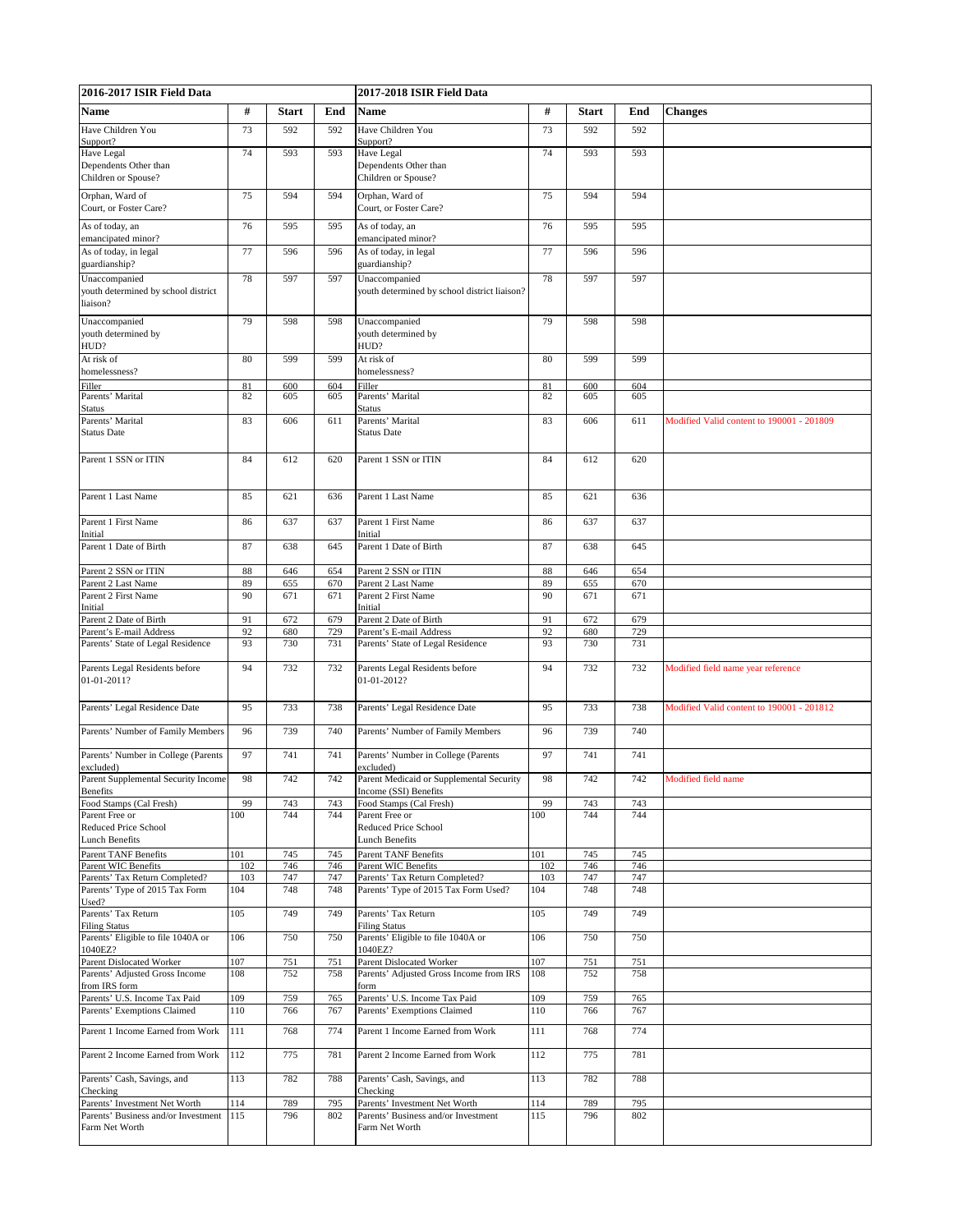| 2016-2017 ISIR Field Data                            |            |              | 2017-2018 ISIR Field Data |                                                                    |            |              |              |                                               |
|------------------------------------------------------|------------|--------------|---------------------------|--------------------------------------------------------------------|------------|--------------|--------------|-----------------------------------------------|
| <b>Name</b>                                          | #          | <b>Start</b> | End                       | <b>Name</b>                                                        | #          | <b>Start</b> | End          | <b>Changes</b>                                |
| Parents' Educational Credits                         | 116        | 803          | 809                       | Parents' Educational Credits                                       | 116        | 803          | 809          |                                               |
| Parents' Child                                       | 117        | 810          | 816                       | Parents' Child                                                     | 117        | 810          | 816          |                                               |
| <b>Support Paid</b><br>Parents' Need-Based           | 118        | 817          | 823                       | <b>Support Paid</b><br>Parents' Need-Based                         | 118        | 817          | 823          |                                               |
| Employment                                           |            |              |                           | Employment                                                         |            |              |              |                                               |
| Parents'<br>Grant/Scholarship                        | 119        | 824          | 830                       | Parents'<br>Grant/Scholarship                                      | 119        | 824          | 830          |                                               |
| Aid<br>Parents' Combat Pay                           | 120        | 831          | 837                       | Aid<br>Parents' Combat Pay                                         | 120        | 831          | 837          |                                               |
| Parents' Co-op                                       | 121        | 838          | 844                       | Parents' Co-op                                                     | 121        | 838          | 844          |                                               |
| Earnings                                             |            | 845          |                           | Earnings                                                           |            |              |              |                                               |
| Parents' Pension<br>Payments                         | 122        |              | 851                       | Parents' Pension<br>Payments                                       | 122        | 845          | 851          |                                               |
| Parents' IRA<br>Payments                             | 123        | 852          | 858                       | Parents' IRA<br>Payments                                           | 123        | 852          | 858          |                                               |
| Parents' Child                                       | 124        | 859          | 865                       | Parents' Child                                                     | 124        | 859          | 865          |                                               |
| <b>Support Received</b><br>Parents' Interest         | 125        | 866          | 872                       | <b>Support Received</b><br>Parents' Interest                       | 125        | 866          | 872          |                                               |
| Income                                               |            |              |                           | Income                                                             |            |              |              |                                               |
| Parents' IRA                                         | 126        | 873          | 879                       | Parents' IRA                                                       | 126        | 873          | 879          |                                               |
| <b>Distributions</b><br>Parents' Untaxed             | 127        | 880          | 886                       | <b>Distributions</b><br>Parents' Untaxed                           | 127        | 880          | 886          |                                               |
| Pensions                                             |            |              |                           | Pensions                                                           |            |              |              |                                               |
| Parents'<br>Military/Clergy                          | 128        | 887          | 893                       | Parents'<br>Military/Clergy                                        | 128        | 887          | 893          |                                               |
| Allowances                                           |            |              |                           | Allowances                                                         |            |              |              |                                               |
| Parents' Veterans                                    | 129        | 894          | 900                       | Parents' Veterans                                                  | 129        | 894          | 900          |                                               |
| Noneducation                                         |            |              |                           | Noneducation                                                       |            |              |              |                                               |
| <b>Benefits</b><br>Parents' Other                    | 130        | 901          | 907                       | <b>Benefits</b><br>Parents' Other                                  | 130        | 901          | 907          |                                               |
| <b>Untaxed Income</b>                                |            |              |                           | Untaxed Income                                                     |            |              |              |                                               |
| Filler                                               | 131        | 908          | 957                       | Filler                                                             | 131<br>132 | 908          | 957          |                                               |
| Student's Number of<br><b>Family Members</b>         | 132        | 958          | 959                       | Student's Number of<br><b>Family Members</b>                       |            | 958          | 959          |                                               |
| Student's Number in                                  | 133        | 960          | 960                       | Student's Number in                                                | 133        | 960          | 960          |                                               |
| College                                              |            |              |                           | College                                                            |            |              |              |                                               |
| <b>Student Supplemental</b><br>Security Income       | 134        | 961          | 961                       | Student Medicaid or Supplemental<br>Security Income (SSI) Benefits | 134        | 961          | 961          | Modified field name                           |
| <b>Benefits</b>                                      |            |              |                           |                                                                    |            |              |              |                                               |
| Food Stamps (Cal Fresh)                              | 135        | 962          | 962                       | Food Stamps (Cal Fresh)                                            | 135        | 962          | 962          |                                               |
| Student Free or                                      | 136        | 963          | 963                       | Student Free or                                                    | 136        | 963          | 963          |                                               |
| <b>Reduced Price School</b><br><b>Lunch Benefits</b> |            |              |                           | <b>Reduced Price School</b><br><b>Lunch Benefits</b>               |            |              |              |                                               |
| <b>Student TANF</b>                                  | 137        | 964          | 964                       | <b>Student TANF</b>                                                | 137        | 964          | 964          |                                               |
| <b>Benefits</b>                                      |            |              |                           | Benefits                                                           |            |              |              |                                               |
| <b>Student WIC Benefits</b><br>Student/Spouse        | 138<br>139 | 965<br>966   | 965<br>966                | <b>Student WIC Benefits</b><br>Student/Spouse                      | 138<br>139 | 965<br>966   | 965<br>966   |                                               |
| Dislocated Worker                                    |            |              |                           | Dislocated Worker                                                  |            |              |              |                                               |
| Filler<br>Federal School Code #1                     | 140        | 967<br>972   | 971                       | Filler<br>Federal School Code #1                                   | 140        | 967<br>972   | 971<br>977   |                                               |
| Federal School Code                                  | 141<br>142 | 978          | 977<br>978                | Federal School Code                                                | 141<br>142 | 978          | 978          |                                               |
| #1 Housing Plans                                     |            |              |                           | #1 Housing Plans                                                   |            |              |              |                                               |
| Federal School Code #2                               | 143        | 979          | 984                       | Federal School Code #2                                             | 143        | 979          | 984          |                                               |
| Federal School Code<br>#2 Housing Plans              | 144        | 985          | 985                       | Federal School Code<br>#2 Housing Plans                            | 144        | 985          | 985          |                                               |
| Federal School Code #3                               | 145        | 986          | 991                       | Federal School Code #3                                             | 145        | 986          | 991          |                                               |
| Federal School Code                                  | 146        | 992          | 992                       | Federal School Code                                                | 146        | 992          | 992          |                                               |
| #3 Housing Plans<br>Federal School Code #4           |            |              | 998                       | #3 Housing Plans<br>Federal School Code #4                         |            |              |              |                                               |
| Federal School Code                                  | 147<br>148 | 993<br>999   | 999                       | Federal School Code                                                | 147<br>148 | 993<br>999   | 998<br>999   |                                               |
| #4 Housing Plans                                     |            |              |                           | #4 Housing Plans                                                   |            |              |              |                                               |
| Federal School Code #5                               | 149        | 1000         | 1005                      | Federal School Code #5                                             | 149        | 1000         | 1005         |                                               |
| Federal School Code<br>#5 Housing Plans              | 150        | 1006         | 1006                      | Federal School Code<br>#5 Housing Plans                            | 150        | 1006         | 1006         |                                               |
| Federal School Code #6                               | 151        | 1007         | 1012                      | Federal School Code #6                                             | 151        | 1007         | 1012         |                                               |
| Federal School Code                                  | 152        | 1013         | 1013                      | Federal School Code                                                | 152        | 1013         | 1013         |                                               |
| #6 Housing Plans<br>Federal School Code #7           | 153        | 1014         | 1019                      | #6 Housing Plans<br>Federal School Code #7                         | 153        | 1014         | 1019         |                                               |
| Federal School Code                                  | 154        | 1020         | 1020                      | Federal School Code                                                | 154        | 1020         | 1020         |                                               |
| #7 Housing Plans                                     |            |              |                           | #7 Housing Plans                                                   |            |              |              |                                               |
| Federal School Code #8<br>Federal School Code        | 155<br>156 | 1021<br>1027 | 1026<br>1027              | Federal School Code #8<br>Federal School Code                      | 155<br>156 | 1021<br>1027 | 1026<br>1027 |                                               |
| #8 Housing Plans                                     |            |              |                           | #8 Housing Plans                                                   |            |              |              |                                               |
| Federal School Code #9                               | 157        | 1028         | 1033                      | Federal School Code #9                                             | 157        | 1028         | 1033         |                                               |
| Federal School Code<br>#9 Housing Plans              | 158        | 1034         | 1034                      | Federal School Code<br>#9 Housing Plans                            | 158        | 1034         | 1034         |                                               |
| Federal School Code #10                              | 159        | 1035         | 1040                      | Federal School Code #10                                            | 159        | 1035         | 1040         |                                               |
| Federal School Code                                  | 160        | 1041         | 1041                      | Federal School Code                                                | 160        | 1041         | 1041         |                                               |
| #10 Housing Plans                                    |            |              |                           | #10 Housing Plans                                                  |            |              |              |                                               |
| Date Application                                     | 162        | 1077         | 1084                      | Date Application                                                   | 162        | 1077         | 1084         | Modified Valid content to 20161001 - 20180930 |
| Completed                                            |            |              |                           | Completed                                                          |            |              |              |                                               |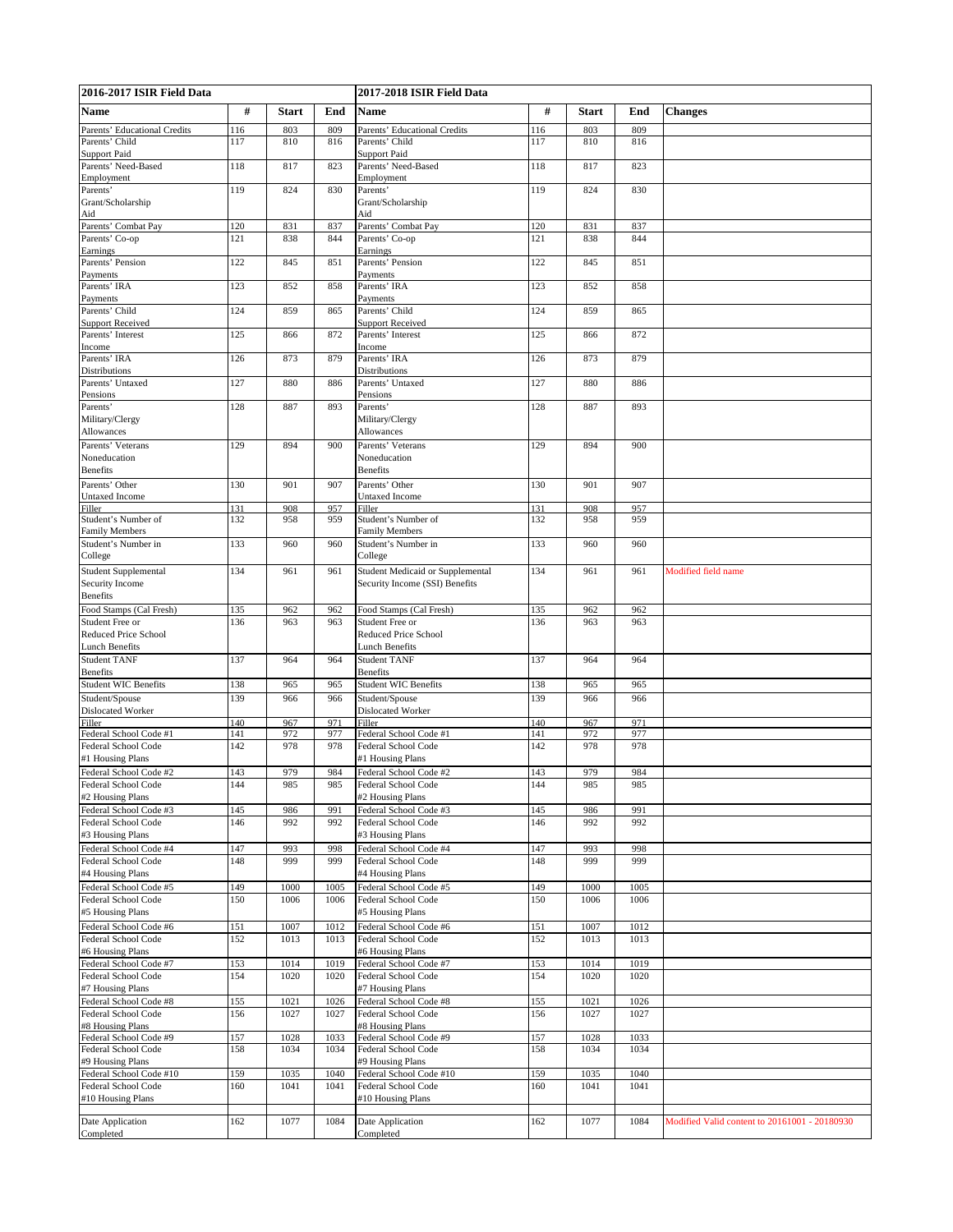| 2016-2017 ISIR Field Data                                         |            |              | 2017-2018 ISIR Field Data |                                                                  |            |              |              |                                                                |
|-------------------------------------------------------------------|------------|--------------|---------------------------|------------------------------------------------------------------|------------|--------------|--------------|----------------------------------------------------------------|
| <b>Name</b>                                                       | #          | <b>Start</b> | End                       | Name                                                             | #          | <b>Start</b> | End          | <b>Changes</b>                                                 |
| Signed By                                                         | 163        | 1085         | 1085                      | Signed By                                                        | 163        | 1085         | 1085         |                                                                |
| Filler                                                            | 164        | 1086         | 1090                      | Filler                                                           | 164        | 1086         | 1090         |                                                                |
| Preparer's Social                                                 | 165        | 1091         | 1099                      | Preparer's Social                                                | 165        | 1091         | 1099         |                                                                |
| <b>Security Number</b>                                            |            |              |                           | <b>Security Number</b>                                           |            |              |              |                                                                |
| Preparer's Employer                                               | 166        | 1100         | 1108                      | Preparer's Employer                                              | 166        | 1100         | 1108         |                                                                |
| Identification Number (EIN)<br>Preparer's Signature               | 167        | 1109         | 1109                      | Identification Number (EIN)<br>Preparer's Signature              | 167        | 1109         | 1109         |                                                                |
| Filler                                                            | 168        | 1110         | 1119                      | <b>Filler</b>                                                    | 168        | 1110         | 1119         |                                                                |
| Dependency Override                                               | 169        | 1120         | 1120                      | Dependency Override                                              | 169        | 1120         | 1120         |                                                                |
| Indicator                                                         |            |              |                           | Indicator                                                        |            |              |              |                                                                |
| FAA Federal School Code<br>Filler                                 | 170<br>171 | 1121<br>1127 | 1126<br>1127              | FAA Federal School Code<br>Filler                                | 170<br>171 | 1121<br>1127 | 1126<br>1127 |                                                                |
| Filler                                                            | 172        | 1128         | 1137                      | Filler                                                           | 172        | 1128         | 1137         |                                                                |
| Dependency Status                                                 | 173        | 1138         | 1138                      | Dependency Status                                                | 173        | 1138         | 1138         |                                                                |
| <b>Transaction Data</b>                                           | 174        | 1139         | 1140                      | <b>Transaction Data</b>                                          | 174        | 1139         | 1140         |                                                                |
| Source/Type Code<br><b>Transaction Receipt</b>                    | 175        | 1141         | 1148                      | Source/Type Code<br><b>Transaction Receipt</b>                   | 175        | 1141         | 1148         | Modified Valid content to 20161001 - 20180930                  |
| Date                                                              |            |              |                           | Date                                                             |            |              |              |                                                                |
| Special Circumstances Flag                                        | 176        | 1149         | 1149                      | Special Circumstances Flag                                       | 176        | 1149         | 1149         |                                                                |
|                                                                   |            |              |                           |                                                                  |            |              |              |                                                                |
| <b>Student IRS Request Flag</b>                                   | 177<br>178 | 1150<br>1152 | 1151<br>1153              | <b>Student IRS Request Flag</b>                                  | 177<br>178 | 1150<br>1152 | 1151<br>1153 |                                                                |
| Parent IRS Request Flag<br>Parent Asset Threshold Exceeded        | 179        | 1154         | 1154                      | Parent IRS Request Flag<br>Parent Asset Threshold Exceeded       | 179        | 1154         | 1154         |                                                                |
|                                                                   |            |              |                           |                                                                  |            |              |              |                                                                |
| <b>Student Asset Threshold Exceeded</b>                           | 180        | 1155         | 1155                      | Student Asset Threshold Exceeded                                 | 180        | 1155         | 1155         |                                                                |
|                                                                   |            |              |                           |                                                                  |            |              |              |                                                                |
| <b>IRS</b> Student Adjusted<br>Gross Income (AGI) Data Field Flag | 181        | 1156         | 1156                      | <b>RS</b> Student Adjusted<br>Gross Income (AGI) Data Field Flag | 181        | 1156         | 1156         |                                                                |
| CSAC does not match                                               |            |              |                           | CSAC does not match                                              |            |              |              |                                                                |
|                                                                   |            |              |                           |                                                                  |            |              |              |                                                                |
| <b>IRS</b> Student Federal Income Tax                             | 182        | 1157         | 1157                      | IRS Student Federal Income Tax (FIT) Data 182                    |            | 1157         | 1157         |                                                                |
| (FIT) Data Field Flag CSAC does not                               |            |              |                           | Field Flag CSAC does not match                                   |            |              |              |                                                                |
| match<br>IRS Parent AGI Data Field Flag                           | 183        | 1158         | 1158                      | IRS Parent AGI Data Field Flag                                   | 183        | 1158         | 1158         |                                                                |
| CSAC does not match                                               |            |              |                           | CSAC does not match                                              |            |              |              |                                                                |
| IRS Parent FIT Data Field Flag                                    | 184        | 1159         | 1159                      | IRS Parent FIT Data Field Flag                                   | 184        | 1159         | 1159         |                                                                |
| CSAC does not match                                               |            |              |                           | CSAC does not match                                              |            |              |              |                                                                |
| Filler                                                            | 185<br>186 | 1160<br>1161 | 1160<br>1161              | Filler                                                           | 185<br>186 | 1160<br>1161 | 1160<br>1161 |                                                                |
| Filler<br>Filler                                                  | 187        | 1162         | 1244                      | Filler<br>Filler                                                 | 187        | 1162         | 1244         |                                                                |
| <b>Assumption Override 1</b>                                      | 188        | 1245         | 1245                      | <b>Assumption Override 1</b>                                     | 188        | 1245         | 1245         |                                                                |
| <b>Assumption Override 2</b>                                      | 189        | 1246         | 1246                      | <b>Assumption Override 2</b>                                     | 189        | 1246         | 1246         |                                                                |
| <b>Assumption Override 3</b>                                      | 190        | 1247         | 1247                      | <b>Assumption Override 3</b>                                     | 190        | 1247         | 1247         |                                                                |
| <b>Assumption Override 4</b>                                      | 191        | 1248         | 1248                      | <b>Assumption Override 4</b>                                     | 191        | 1248         | 1248         |                                                                |
| Assumption Override 5                                             | 192        | 1249         | 1249                      | <b>Assumption Override 5</b>                                     | 192        | 1249         | 1249         |                                                                |
| Assumption Override 6                                             | 193        | 1250         | 1250                      | <b>Assumption Override 6</b>                                     | 193        | 1250         | 1250         |                                                                |
| <b>Electronic Transaction Indicator</b>                           | 194        | 1251         | 1257                      | Electronic Transaction Indicator (ETI)                           | 194        | 1251         | 1257         |                                                                |
| (ETI) Destination Number                                          |            |              |                           | Destination Number                                               |            |              |              |                                                                |
| Reject Override 3                                                 | 195        | 1258         | 1258                      | Reject Override 3                                                | 195        | 1258         | 1258         |                                                                |
| Reject Override 12                                                | 196        | 1259         | 1259                      | Reject Override 12                                               | 196        | 1259         | 1259         |                                                                |
| Reject Override 20                                                | 197        | 1260         | 1260                      | Reject Override 20                                               | 197        | 1260         | 1260         |                                                                |
| Reject Override A                                                 | 198        | 1261         | 1261                      | Reject Override A                                                | 198        | 1261         | 1261         | Modified field description year reference from 1941<br>to 1942 |
| Reject Override B                                                 | 199        | 1262         | 1262                      | Reject Override B                                                | 199        | 1262         | 1262         | Modified field description year reference from 2000            |
|                                                                   |            |              |                           |                                                                  |            |              |              | to 2001                                                        |
| Reject Override C                                                 | 200        | 1263         | 1263                      | Reiect Override C                                                | 200        | 1263         | 1263         |                                                                |
| Reject Override G                                                 | 201        | 1264         | 1264                      | Reject Override G                                                | 201        | 1264         | 1264         |                                                                |
| Reject Override J                                                 | 202        | 1265         | 1265                      | Reject Override J                                                | 202<br>203 | 1265         | 1265         |                                                                |
| Reject Override K<br>Reject Override N                            | 203<br>204 | 1266<br>1267 | 1266<br>1267              | Reject Override K<br>Reject Override N                           | 204        | 1266<br>1267 | 1266<br>1267 |                                                                |
| Reject Override W                                                 | 205        | 1268         | 1268                      | Reject Override W                                                | 205        | 1268         | 1268         |                                                                |
| Reject Override 21                                                | 206        | 1269         | 1269                      | Reject Override 21                                               | 206        | 1269         | 1269         |                                                                |
| Filler                                                            | 207        | 1270         | 1348                      | Filler                                                           | 207        | 1270         | 1348         |                                                                |
| Student's Current Social Security                                 | 208        | 1349         | 1357                      | Student's Current Social Security                                | 208        | 1349         | 1357         |                                                                |
| Number                                                            |            |              |                           | Number                                                           |            |              |              |                                                                |
| Correction Applied against                                        | 209        | 1358         | 1359                      | Correction Applied against Transaction                           | 209        | 1358         | 1359         |                                                                |
| <b>Transaction Number</b>                                         |            |              |                           | Number                                                           |            |              |              |                                                                |
| Filler                                                            | 210        | 1360         | 1363                      | Filler                                                           | 210        | 1360         | 1363         |                                                                |
| Professional Judgment                                             | 211        | 1364         | 1364                      | Professional Judgment                                            | 211        | 1364         | 1364         |                                                                |
| Filler                                                            | 212        | 1365         | 1374                      | Filler                                                           | 212        | 1365         | 1374         |                                                                |
| Application Data Source/Type Code                                 | 213        | 1375         | 1376                      | Application Data Source/Type Code                                | 213        | 1375         | 1376         |                                                                |
|                                                                   |            |              |                           |                                                                  |            |              |              |                                                                |
| <b>Application Receipt Date</b>                                   | 214        | 1377         | 1384                      | <b>Application Receipt Date</b>                                  | 214        | 1377         | 1384         | Modified valid content 20161001 to 20180930                    |
| Address Only Change Flag                                          | 215        | 1385         | 1385                      | <b>Address Only Change Flag</b>                                  | 215        | 1385         | 1385         |                                                                |
| CPS Pushed ISIR Flag                                              | 216        | 1386         | 1386                      | CPS Pushed ISIR Flag                                             | 216        | 1386         | 1386         |                                                                |
| <b>EFC Change Flag</b>                                            | 217        | 1387         | 1387                      | <b>EFC Change Flag</b>                                           | 217        | 1387         | 1387         |                                                                |
| Student Last Name/ SSN Change                                     | 218        | 1388         | 1388                      | Student Last Name/ SSN Change Flag                               | 218        | 1388         | 1388         |                                                                |
| Flag                                                              |            |              |                           |                                                                  |            |              |              |                                                                |
| Reject Status Change Flag                                         | 219        | 1389         | 1389                      | Reject Status Change Flag                                        | 219        | 1389         | 1389         |                                                                |
| <b>SAR C Change Flag</b>                                          | 220        | 1390         | 1390                      | <b>SAR C Change Flag</b>                                         | 220        | 1390         | 1390         |                                                                |
| Verification Selection Change Flag                                | 221        | 1391         | 1391                      | Verification Selection Change Flag                               | 221        | 1391         | 1391         |                                                                |
| Compute Number                                                    | 222        | 1392         | 1394                      | Compute Number                                                   | 222        | 1392         | 1394         |                                                                |
|                                                                   |            |              |                           |                                                                  |            |              |              |                                                                |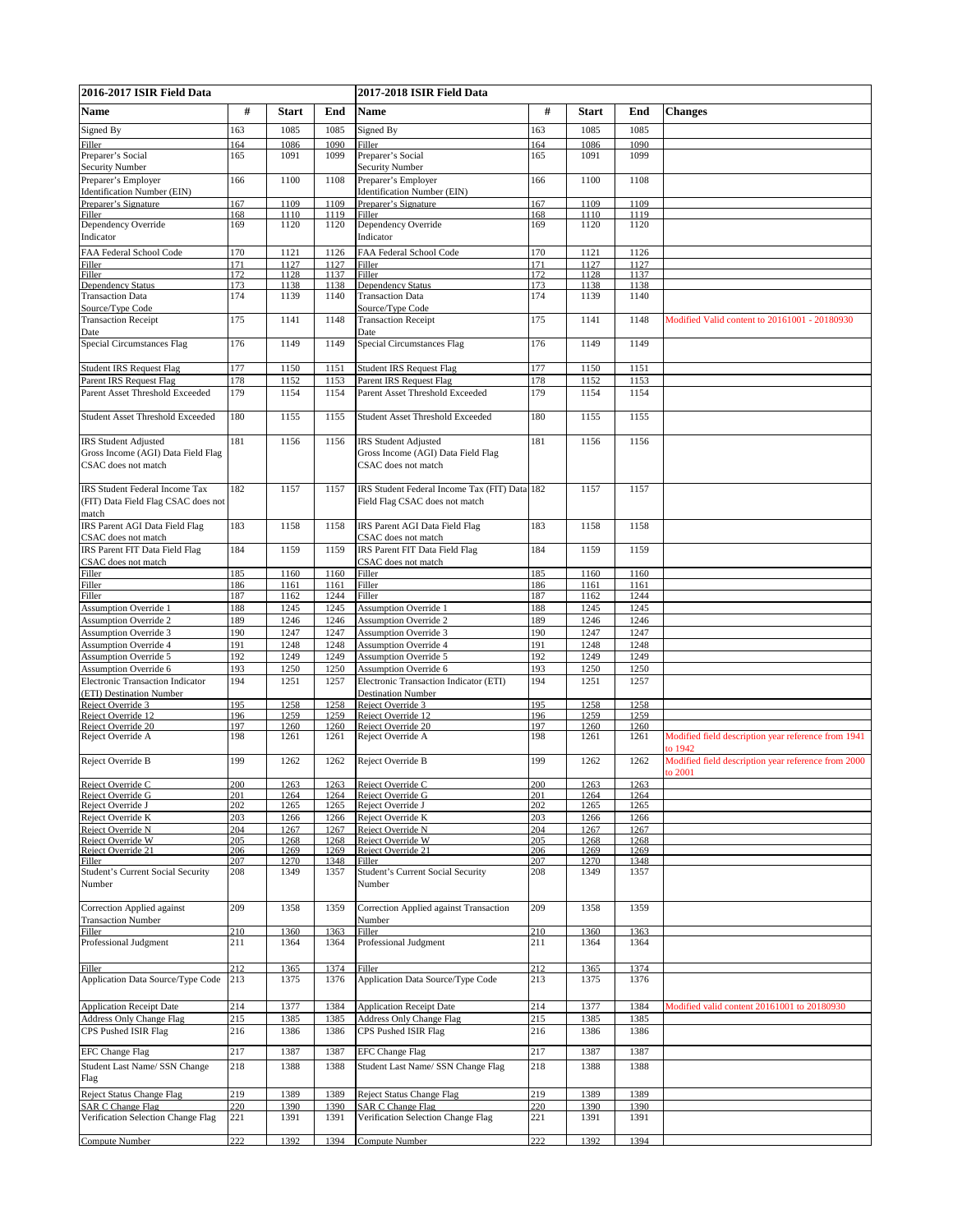| 2016-2017 ISIR Field Data                                                |            |              |              | 2017-2018 ISIR Field Data                                                    |            |              |              |                                             |  |
|--------------------------------------------------------------------------|------------|--------------|--------------|------------------------------------------------------------------------------|------------|--------------|--------------|---------------------------------------------|--|
| Name                                                                     | #          | <b>Start</b> | End          | Name                                                                         | #          | <b>Start</b> | End          | <b>Changes</b>                              |  |
| Source of Correction                                                     | 223        | 1395         | 1395         | Source of Correction                                                         | 223        | 1395         | 1395         |                                             |  |
| Duplicate SSN Indicator                                                  | 224        | 1396         | 1396         | Duplicate SSN Indicator                                                      | 224        | 1396         | 1396         |                                             |  |
|                                                                          |            |              |              |                                                                              |            |              |              |                                             |  |
| Graduate Flag                                                            | 225        | 1397         | 1397         | Graduate Flag                                                                | 225        | 1397         | 1397         |                                             |  |
| Pell Grant Eligibility Flag                                              | 226<br>227 | 1398<br>1399 | 1398<br>1406 | Pell Grant Eligibility Flag                                                  | 226<br>227 | 1398<br>1399 | 1398<br>1406 | Modified valid content 20161001 to 20180930 |  |
| <b>Transaction Processed Date</b><br>Processed Record Type               | 228        | 1407         | 1407         | <b>Transaction Processed Date</b><br>Processed Record Type                   | 228        | 1407         | 1407         |                                             |  |
| <b>Reject Reason Codes</b>                                               | 229        | 1408         | 1421         | Reject Reason Codes                                                          | 229        | 1408         | 1421         |                                             |  |
| Reprocessed Reason Code                                                  | 230        | 1422         | 1423         | Reprocessed Reason Code                                                      | 230        | 1422         | 1423         |                                             |  |
| <b>SAR C Flag</b>                                                        | 231        | 1424         | 1424         | <b>SAR C Flag</b>                                                            | 231        | 1424         | 1424         |                                             |  |
| Automatic Zero EFC Indicator<br>Simplified Needs Test (SNT)              | 232        | 1425         | 1425         | Automatic Zero EFC Indicator                                                 | 232        | 1425         | 1425         |                                             |  |
| Parents' Calculated 2015 Tax Status                                      | 233<br>234 | 1426<br>1427 | 1426<br>1427 | Simplified Needs Test (SNT)<br>Parents' Calculated 2015 Tax Status           | 233<br>234 | 1426<br>1427 | 1426<br>1427 |                                             |  |
|                                                                          |            |              |              |                                                                              |            |              |              |                                             |  |
| Student's Calculated 2015 Tax Status                                     | 235        | 1428         | 1428         | Student's Calculated 2015 Tax Status                                         | 235        | 1428         | 1428         |                                             |  |
| Student's Additional Financial<br>Information Total Calculated by CPS    | 236        | 1429         | 1436         | Student's Additional Financial Information<br><b>Total Calculated by CPS</b> | 236        | 1429         | 1436         |                                             |  |
| Student's Untaxed Income Total<br>Calculated by CPS                      | 237        | 1437         | 1444         | Student's Untaxed Income Total<br>Calculated by CPS                          | 237        | 1437         | 1444         |                                             |  |
| Parents' Additional Financial                                            | 238        | 1445         | 1452         | Parents' Additional Financial Information                                    | 238        | 1445         | 1452         |                                             |  |
| Information Total Calculated by<br><b>CSAC</b>                           |            |              |              | Total Calculated by CSAC                                                     |            |              |              |                                             |  |
| Parents' Untaxed Income Total                                            | 239        | 1453         | 1460         | Parents' Untaxed Income Total                                                | 239        | 1453         | 1460         |                                             |  |
| Calculated by CPS                                                        |            |              |              | Calculated by CPS                                                            |            |              |              |                                             |  |
| <b>High School Flag</b><br>Filler                                        | 240<br>241 | 1461<br>1462 | 1461<br>1471 | High School Flag<br>Filler                                                   | 240<br>241 | 1461<br>1462 | 1461<br>1471 |                                             |  |
| <b>Assumed Citizenship</b>                                               | 242        | 1472         | 1472         | <b>Assumed Citizenship</b>                                                   | 242        | 1472         | 1472         |                                             |  |
| <b>Assumed Student's Marital Status</b>                                  | 243        | 1473         | 1473         | <b>Assumed Student's Marital Status</b>                                      | 243        | 1473         | 1473         |                                             |  |
|                                                                          |            |              |              |                                                                              |            |              |              |                                             |  |
| Assumed Student's AGI<br>Assumed Student's U.S. Tax Paid                 | 244<br>245 | 1474<br>1481 | 1480<br>1487 | <b>Assumed Student's AGI</b><br>Assumed Student's U.S. Tax Paid              | 244<br>245 | 1474<br>1481 | 1480<br>1487 |                                             |  |
| Assumed Student's Income from                                            | 246        | 1488         | 1494         | Assumed Student's Income from Work                                           | 246        | 1488         | 1494         |                                             |  |
| Work<br>Assumed Spouse's Income from                                     | 247        | 1495         | 1501         | Assumed Spouse's Income from Work                                            | 247        | 1495         | 1501         |                                             |  |
| Work                                                                     |            |              |              |                                                                              |            |              |              |                                             |  |
| Assumed Student's Additional<br><b>Financial Information Total</b>       | 248        | 1502         | 1509         | Assumed Student's Additional Financial<br><b>Information Total</b>           | 248        | 1502         | 1509         |                                             |  |
| Assumed Date of Birth Prior                                              | 249        | 1510         | 1510         | Assumed Date of Birth Prior                                                  | 249        | 1510         | 1510         |                                             |  |
| Assumed Student Is Married/<br>Remarried                                 | 250        | 1511         | 1511         | Assumed Student Is Married/Remarried                                         | 250        | 1511         | 1511         |                                             |  |
| <b>Assumed Have Children You</b><br>Support?                             | 251        | 1512         | 1512         | <b>Assumed Have Children You</b><br>Support?                                 | 251        | 1512         | 1512         |                                             |  |
| <b>Assumed Have Legal Dependents</b><br>Other than Children or Spouse?   | 252        | 1513         | 1513         | Assumed Have Legal Dependents Other<br>than Children or Spouse?              | 252        | 1513         | 1513         |                                             |  |
|                                                                          |            |              |              |                                                                              |            |              |              |                                             |  |
| Assumed Student's # in Family                                            | 253<br>254 | 1514         | 1515<br>1516 | Assumed Student's # in Family                                                | 253<br>254 | 1514         | 1515<br>1516 |                                             |  |
| Assumed Student's # in College<br><b>Assumed Homeless Youth - School</b> | 255        | 1516<br>1517 | 1517         | Assumed Student's # in College<br><b>Assumed Homeless Youth - School</b>     | 255        | 1516<br>1517 | 1517         |                                             |  |
| Determined                                                               |            |              |              | Determined                                                                   |            |              |              |                                             |  |
| Assumed Homeless Youth - HUD                                             | 256        | 1518         | 1518         | <b>Assumed Homeless Youth - HUD</b>                                          | 256        | 1518         | 1518         |                                             |  |
| Assumed At Risk of                                                       | 257        | 1519         | 1519         | Assumed At Risk of                                                           | 257        | 1519         | 1519         |                                             |  |
| Homelessness<br>Assumed Student Asset Threshold                          | 258        | 1520         | 1520         | Homelessness<br>Assumed Student Asset Threshold                              | 258        | 1520         | 1520         |                                             |  |
| Exceeded                                                                 |            |              |              | Exceeded                                                                     |            |              |              |                                             |  |
| Filler                                                                   | 259        | 1521         | 1529         | Filler                                                                       | 259        | 1521         | 1529         |                                             |  |
| <b>Assumed Parents' Marital Status</b>                                   | 260        | 1530         | 1530         | <b>Assumed Parents' Marital Status</b>                                       | 260        | 1530         | 1530         |                                             |  |
| <b>Assumed Parent 1 SSN</b>                                              | 261        | 1531         | 1531         | <b>Assumed Parent 1 SSN</b>                                                  | 261        | 1531         | 1531         |                                             |  |
| <b>Assumed Parent 2 SSN</b>                                              | 262        | 1532         | 1532         | <b>Assumed Parent 2 SSN</b>                                                  | 262        | 1532         | 1532         |                                             |  |
| Assumed Parents' # in Family                                             | 263        | 1533         | 1534         | Assumed Parents' # in Family                                                 | 263        | 1533         | 1534         |                                             |  |
| Assumed Parents' # in College                                            | 264        | 1535         | 1535         | Assumed Parents' # in College                                                | 264        | 1535         | 1535         |                                             |  |
| <b>Assumed Parents' AGI</b>                                              | 265        | 1536         | 1542         | <b>Assumed Parents' AGI</b>                                                  | 265        | 1536         | 1542         |                                             |  |
| Assumed Parents' U.S. Tax Paid                                           | 266        | 1543         | 1549         | Assumed Parents' U.S. Tax Paid                                               | 266        | 1543         | 1549         |                                             |  |
| Assumed Parent 1 Income Earned                                           | 267        | 1550         | 1556         | Assumed Parent 1 Income Earned from                                          | 267        | 1550         | 1556         |                                             |  |
| from Work<br>Assumed Parent 2 Income Earned                              | 268        | 1557         | 1563         | Work<br>Assumed Parent 2 Income Earned from                                  | 268        | 1557         | 1563         |                                             |  |
| from Work<br>Assumed Parents' Additional                                 | 269        | 1564         | 1571         | Work<br>Assumed Parents' Additional Financial                                | 269        | 1564         | 1571         |                                             |  |
| <b>Financial Information Total</b>                                       |            |              |              | <b>Information Total</b>                                                     |            |              |              |                                             |  |
| Assumed Parents' Asset Threshold<br>Exceeded                             | 270        | 1572         | 1572         | Assumed Parents' Asset Threshold<br>Exceeded                                 | 270        | 1572         | 1572         |                                             |  |
| Filler                                                                   | 271        | 1573         | 1581         | Filler                                                                       | 271        | 1573         | 1581         |                                             |  |
| Primary EFC                                                              | 272        | 1582         | 1587         | Primary EFC                                                                  | 272        | 1582         | 1587         |                                             |  |
| Secondary EFC                                                            | 273<br>274 | 1588         | 1593<br>1599 | Secondary EFC                                                                | 273        | 1588<br>1594 | 1593<br>1599 |                                             |  |
| <b>Signature Reject EFC</b><br>Primary EFC Type                          | 275        | 1594<br>1600 | 1600         | Signature Reject EFC<br>Primary EFC Type                                     | 274<br>275 | 1600         | 1600         |                                             |  |
| Secondary EFC Type                                                       | 276        | 1601         | 1601         | Secondary EFC Type                                                           | 276        | 1601         | 1601         |                                             |  |
| Primary Alternate Month 1                                                | 277        | 1602         | 1607         | Primary Alternate Month 1                                                    | 277        | 1602         | 1607         |                                             |  |
| Primary Alternate Month 2                                                | 278        | 1608         | 1613         | Primary Alternate Month 2                                                    | 278        | 1608         | 1613         |                                             |  |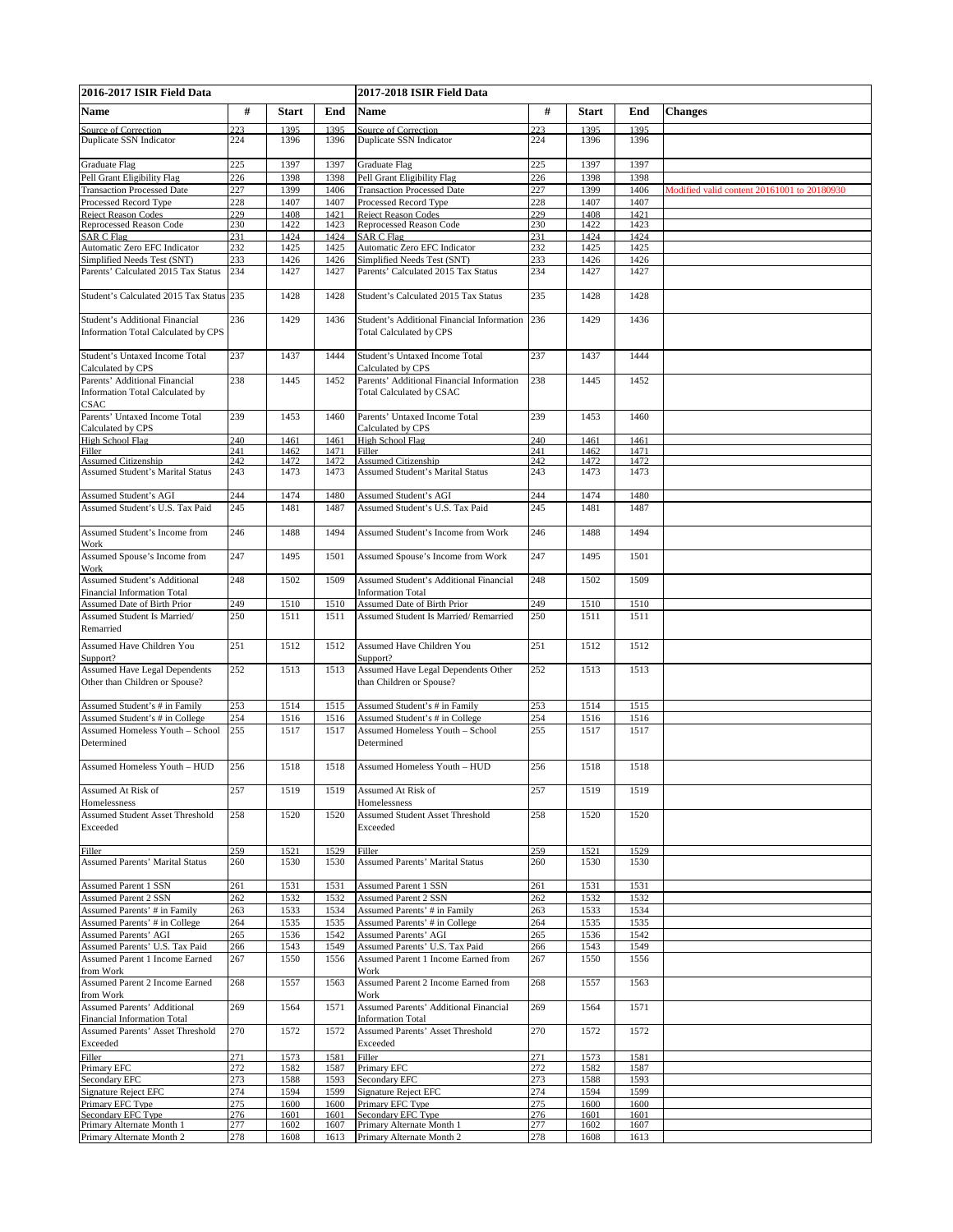| 2016-2017 ISIR Field Data                                                   |            |              | 2017-2018 ISIR Field Data |                                                                             |            |              |              |                |
|-----------------------------------------------------------------------------|------------|--------------|---------------------------|-----------------------------------------------------------------------------|------------|--------------|--------------|----------------|
| Name                                                                        | #          | <b>Start</b> | End                       | Name                                                                        | #          | <b>Start</b> | End          | <b>Changes</b> |
| Primary Alternate Month 3                                                   | 279        | 1614         | 1619                      | Primary Alternate Month 3                                                   | 279        | 1614         | 1619         |                |
| Primary Alternate Month 4                                                   | 280        | 1620         | 1625                      | Primary Alternate Month 4                                                   | 280        | 1620         | 1625         |                |
| Primary Alternate Month 5                                                   | 281        | 1626         | 1631                      | Primary Alternate Month 5                                                   | 281        | 1626         | 1631         |                |
| Primary Alternate Month 6                                                   | 282        | 1632         | 1637                      | Primary Alternate Month 6                                                   | 282        | 1632         | 1637         |                |
| Primary Alternate Month 7<br>Primary Alternate Month 8                      | 283<br>284 | 1638<br>1644 | 1643<br>1649              | Primary Alternate Month 7<br>Primary Alternate Month 8                      | 283<br>284 | 1638<br>1644 | 1643<br>1649 |                |
| Primary Alternate Month 10                                                  | 285        | 1650         | 1655                      | Primary Alternate Month 10                                                  | 285        | 1650         | 1655         |                |
| Primary Alternate Month 11                                                  | 286        | 1656         | 1661                      | Primary Alternate Month 11                                                  | 286        | 1656         | 1661         |                |
| Primary Alternate Month 12                                                  | 287        | 1662         | 1667                      | Primary Alternate Month 12                                                  | 287        | 1662         | 1667         |                |
| Secondary Alternate Month 1<br>Secondary Alternate Month 2                  | 288        | 1668<br>1674 | 1673                      | Secondary Alternate Month 1<br>Secondary Alternate Month 2                  | 288<br>289 | 1668         | 1673         |                |
| Secondary Alternate Month 3                                                 | 289<br>290 | 1680         | 1679<br>1685              | Secondary Alternate Month 3                                                 | 290        | 1674<br>1680 | 1679<br>1685 |                |
| Secondary Alternate Month 4                                                 | 291        | 1686         | 1691                      | Secondary Alternate Month 4                                                 | 291        | 1686         | 1691         |                |
| Secondary Alternate Month 5                                                 | 292        | 1692         | 1697                      | Secondary Alternate Month 5                                                 | 292        | 1692         | 1697         |                |
| Secondary Alternate Month 6                                                 | 293<br>294 | 1698<br>1704 | 1703<br>1709              | Secondary Alternate Month 6                                                 | 293<br>294 | 1698<br>1704 | 1703<br>1709 |                |
| Secondary Alternate Month 7<br>Secondary Alternate Month 8                  | 295        | 1710         | 1715                      | Secondary Alternate Month 7<br>Secondary Alternate Month 8                  | 295        | 1710         | 1715         |                |
| Secondary Alternate Month 10                                                | 296        | 1716         | 1721                      | Secondary Alternate Month 10                                                | 296        | 1716         | 1721         |                |
| Secondary Alternate Month 11                                                | 297        | 1722         | 1727                      | Secondary Alternate Month 11                                                | 297        | 1722         | 1727         |                |
| Secondary Alternate Month 12                                                | 298<br>299 | 1728         | 1733                      | Secondary Alternate Month 12                                                | 298        | 1728         | 1733         |                |
| TI: Total Income<br>ATI: Allowances Against Total                           | 300        | 1734<br>1742 | 1741<br>1748              | TI: Total Income<br>ATI: Allowances Against Total Income                    | 299<br>300 | 1734<br>1742 | 1741<br>1748 |                |
| Income                                                                      |            |              |                           |                                                                             |            |              |              |                |
| STX: State and Other Tax Allowance                                          | 301        | 1749         | 1755                      | STX: State and Other Tax Allowance                                          | 301        | 1749         | 1755         |                |
| EA: Employment Allowance                                                    | 302        | 1756         | 1762                      | EA: Employment Allowance                                                    | 302        | 1756         | 1762         |                |
| IPA: Income                                                                 | 303        | 1763         | 1769                      | IPA: Income                                                                 | 303        | 1763         | 1769         |                |
| Protection Allowance                                                        |            |              |                           | Protection Allowance                                                        |            |              |              |                |
| AI: Available Income<br>CAI: Contribution From Available                    | 304<br>305 | 1770<br>1778 | 1777<br>1784              | AI: Available Income<br>CAI: Contribution From Available                    | 304<br>305 | 1770<br>1778 | 1777<br>1784 |                |
| Income                                                                      |            |              |                           | Income                                                                      |            |              |              |                |
| DNW: Discretionary Net Worth                                                | 306        | 1785         | 1793                      | DNW: Discretionary Net Worth                                                | 306        | 1785         | 1793         |                |
| NW: Net Worth                                                               | 307        | 1794         | 1802                      | NW: Net Worth                                                               | 307        | 1794         | 1802         |                |
| <b>APA: Asset Protection Allowance</b>                                      | 308        | 1803         | 1811                      | <b>APA: Asset Protection Allowance</b>                                      | 308        | 1803         | 1811         |                |
| PCA: Parents' Contribution from<br>Assets<br>AAI: Adjusted Available Income | 309<br>310 | 1812<br>1819 | 1818<br>1826              | PCA: Parents' Contribution from<br>Assets<br>AAI: Adjusted Available Income | 309<br>310 | 1812<br>1819 | 1818<br>1826 |                |
| TSC: Total Student's Contribution                                           | 311        | 1827         | 1833                      | TSC: Total Student's Contribution                                           | 311        | 1827         | 1833         |                |
| TPC: Total Parents'                                                         | 312        | 1834         | 1840                      | TPC: Total Parents'                                                         | 312        | 1834         | 1840         |                |
| Contribution                                                                |            |              |                           | Contribution                                                                |            |              |              |                |
| PC: Parents' Contribution<br>STI: Student's Total                           | 313<br>314 | 1841<br>1848 | 1847<br>1855              | PC: Parents' Contribution<br>STI: Student's Total                           | 313<br>314 | 1841<br>1848 | 1847<br>1855 |                |
| Income                                                                      |            |              |                           | Income                                                                      |            |              |              |                |
| SATI: Student's Allowance against<br><b>Total Income</b>                    | 315        | 1856         | 1862                      | SATI: Student's Allowance against<br><b>Total Income</b>                    | 315        | 1856         | 1862         |                |
| SIC: Dependent Student's Income<br>Contribution                             | 316        | 1863         | 1869                      | SIC: Dependent Student's Income<br>Contribution                             | 316        | 1863         | 1869         |                |
| SDNW: Student's Discretionary Net<br>Worth                                  | 317        | 1870         | 1878                      | SDNW: Student's Discretionary Net Worth 317                                 |            | 1870         | 1878         |                |
| SCA: Student's                                                              | 318        | 1879         | 1885                      | SCA: Student's                                                              | 318        | 1879         | 1885         |                |
| Contribution from<br>Assets                                                 |            |              |                           | Contribution from<br>Assets                                                 |            |              |              |                |
| FTI: FISAP Total<br>Income                                                  | 319        | 1886         | 1893                      | FTI: FISAP Total<br>Income                                                  | 319        | 1886         | 1893         |                |
| <b>SEC TI: Secondary</b><br>Total Income                                    | 320        | 1894         | 1901                      | SEC TI: Secondary<br>Total Income                                           | 320        | 1894         | 1901         |                |
| SEC ATI: Secondary<br><b>Allowances Against</b><br><b>Total Income</b>      | 321        | 1902         | 1908                      | SEC ATI: Secondary<br><b>Allowances Against</b><br><b>Total Income</b>      | 321        | 1902         | 1908         |                |
| SEC STX: Secondary<br><b>State Tax Allowance</b>                            | 322        | 1909         | 1915                      | SEC STX: Secondary<br><b>State Tax Allowance</b>                            | 322        | 1909         | 1915         |                |
| <b>SEC EA: Secondary</b><br>Employment<br>Allowance                         | 323        | 1916         | 1922                      | <b>SEC EA: Secondary</b><br>Employment<br>Allowance                         | 323        | 1916         | 1922         |                |
| SEC IPA: Secondary<br><b>Income Protection</b>                              | 324        | 1923         | 1929                      | SEC IPA: Secondary<br><b>Income Protection</b>                              | 324        | 1923         | 1929         |                |
| Allowance<br><b>SEC AI: Secondary</b>                                       | 325        | 1930         | 1937                      | Allowance<br>SEC AI: Secondary                                              | 325        | 1930         | 1937         |                |
| Available Income                                                            |            |              |                           | Available Income                                                            |            |              |              |                |
| SEC CAI: Secondary<br><b>Contribution From</b><br>Available Income          | 326        | 1938         | 1944                      | SEC CAI: Secondary<br>Contribution From<br>Available Income                 | 326        | 1938         | 1944         |                |
| <b>SEC DNW:</b><br><b>Secondary Discretionary</b>                           | 327        | 1945         | 1953                      | SEC DNW:<br><b>Secondary Discretionary</b>                                  | 327        | 1945         | 1953         |                |
| Net Worth                                                                   |            |              |                           | Net Worth                                                                   |            |              |              |                |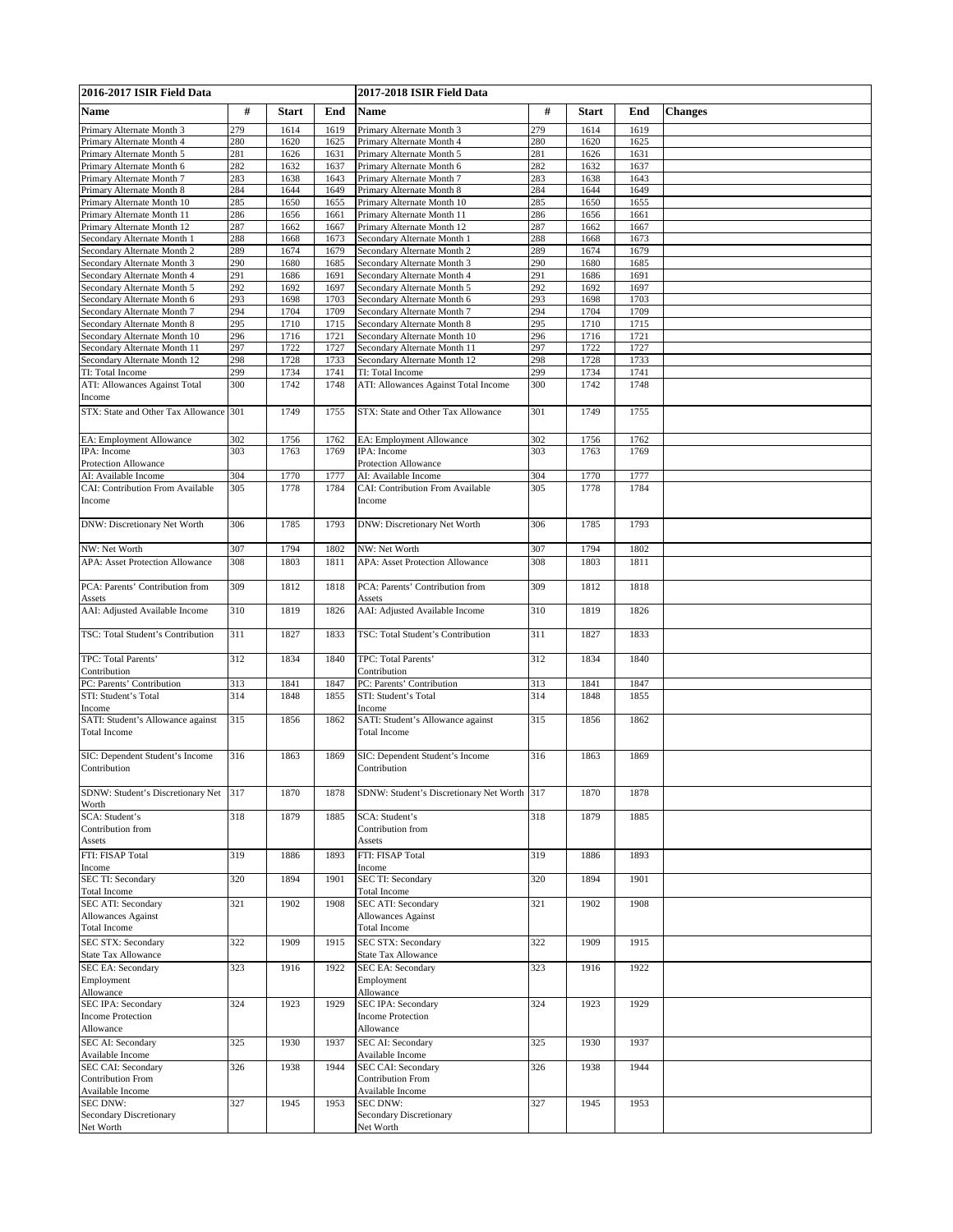| 2016-2017 ISIR Field Data                                |            |              | 2017-2018 ISIR Field Data |                                                          |            |              |              |                                              |
|----------------------------------------------------------|------------|--------------|---------------------------|----------------------------------------------------------|------------|--------------|--------------|----------------------------------------------|
| Name                                                     | #          | <b>Start</b> | End                       | Name                                                     | #          | <b>Start</b> | End          | <b>Changes</b>                               |
| SEC NW: Secondary                                        | 328        | 1954         | 1962                      | <b>SEC NW: Secondary</b>                                 | 328        | 1954         | 1962         |                                              |
| Net Worth                                                |            |              |                           | Net Worth                                                |            |              |              |                                              |
| <b>SEC APA:</b><br>Secondary Asset                       | 329        | 1963         | 1971                      | <b>SEC APA:</b><br><b>Secondary Asset</b>                | 329        | 1963         | 1971         |                                              |
| <b>Protection Allowance</b>                              |            |              |                           | Protection Allowance                                     |            |              |              |                                              |
| <b>SEC PCA:</b>                                          | 330        | 1972         | 1978                      | <b>SEC PCA:</b>                                          | 330        | 1972         | 1978         |                                              |
| Secondary Parents' Contribution                          |            |              |                           | Secondary Parents' Contribution from                     |            |              |              |                                              |
| from Assets                                              |            |              |                           | Assets                                                   |            |              |              |                                              |
| SEC AAI: Secondary Adjusted<br>Available Income          | 331        | 1979         | 1986                      | SEC AAI: Secondary Adjusted Available<br>Income          | 331        | 1979         | 1986         |                                              |
| SEC TSC: Secondary Total Student's 332                   |            | 1987         | 1993                      | SEC TSC: Secondary Total Student's                       | 332        | 1987         | 1993         |                                              |
| Contribution                                             |            |              |                           | Contribution                                             |            |              |              |                                              |
| <b>SEC TPC: Secondary</b><br>Total Parents' Contribution | 333        | 1994         | 2000                      | SEC TPC: Secondary<br><b>Total Parents' Contribution</b> | 333        | 1994         | 2000         |                                              |
|                                                          |            |              |                           |                                                          |            |              |              |                                              |
| SEC PC: Secondary                                        | 334        | 2001         | 2007                      | SEC PC: Secondary                                        | 334        | 2001         | 2007         |                                              |
| Parents' Contribution                                    | 335        | 2008         | 2015                      | Parents' Contribution                                    | 335        | 2008         | 2015         |                                              |
| SEC STI: Secondary<br>Student's Total                    |            |              |                           | SEC STI: Secondary<br>Student's Total                    |            |              |              |                                              |
| Income                                                   |            |              |                           | Income                                                   |            |              |              |                                              |
| <b>SEC SATI:</b><br>Secondary Student's Allowance        | 336        | 2016         | 2022                      | SEC SATI:<br>Secondary Student's Allowance Against       | 336        | 2016         | 2022         |                                              |
| <b>Against Total Income</b>                              |            |              |                           | <b>Total Income</b>                                      |            |              |              |                                              |
|                                                          |            |              |                           |                                                          |            |              |              |                                              |
| SEC SIC: Secondary                                       | 337        | 2023         | 2029                      | SEC SIC: Secondary                                       | 337        | 2023         | 2029         |                                              |
| Student's Dependent<br><b>Income Contribution</b>        |            |              |                           | Student's Dependent<br><b>Income Contribution</b>        |            |              |              |                                              |
| <b>SEC SDNW:</b>                                         | 338        | 2030         | 2038                      | <b>SEC SDNW:</b>                                         | 338        | 2030         | 2038         |                                              |
| Secondary Student's                                      |            |              |                           | Secondary Student's                                      |            |              |              |                                              |
| Discretionary Net Worth<br>SEC SCA: Secondary            | 339        | 2039         | 2045                      | Discretionary Net Worth<br>SEC SCA: Secondary            | 339        | 2039         | 2045         |                                              |
| Student's Contribution from Assets                       |            |              |                           | Student's Contribution from Assets                       |            |              |              |                                              |
|                                                          |            |              |                           |                                                          |            |              |              |                                              |
| SEC FTI: Secondary<br>FISAP Total Income                 | 340        | 2046         | 2053                      | SEC FTI: Secondary<br>FISAP Total Income                 | 340        | 2046         | 2053         |                                              |
| Filler                                                   | 341        | 2054         | 2103                      | Filler                                                   | 341        | 2054         | 2103         |                                              |
| <b>Correction Flags</b><br>Filler                        | 342<br>343 | 2104<br>2299 | 2298<br>2313              | <b>Correction Flags</b><br>Filler                        | 342<br>343 | 2104<br>2299 | 2298<br>2313 |                                              |
| <b>Highlight Flags</b>                                   | 344        | 2314         | 2508                      | <b>Highlight Flags</b>                                   | 344        | 2314         | 2508         |                                              |
| Filler                                                   | 345        | 2509         | 2523                      | Filler                                                   | 345        | 2509         | 2523         |                                              |
| FAFSA Data Verify Flags<br>Filler                        | 346<br>347 | 2524<br>2719 | 2718<br>2733              | FAFSA Data Verify Flags<br>Filler                        | 346<br>347 | 2524<br>2719 | 2718<br>2733 |                                              |
| DHS Match Flag Not used                                  | 348        | 2734         | 2734                      | DHS Match Flag Not used                                  | 348        | 2734         | 2734         |                                              |
| Secondary DHS Match Flag                                 | 349        | 2735         | 2735                      | Secondary DHS Match Flag                                 | 349        | 2735         | 2735         |                                              |
| Not used<br>Filler                                       | 350        | 2736         | 2750                      | Not used<br>Filler                                       | 350        | 2736         | 2750         |                                              |
| DHS Verification Number Not Used                         | 351        | 2751         | 2765                      | DHS Verification Number Not Used                         | 351        | 2751         | 2765         |                                              |
|                                                          | 352        | 2766         | 2766                      | Filler                                                   | 352        | 2766         | 2766         |                                              |
| Filler<br><b>NSLDS</b> Match Flag                        | 353        | 2767         | 2767                      | <b>NSLDS</b> Match Flag                                  | 353        | 2767         | 2767         |                                              |
| CSAC does not match                                      |            |              |                           | CSAC does not match                                      |            |              |              |                                              |
| <b>NSLDS</b> Postscreening                               | 354        | 2768         | 2773                      | <b>NSLDS</b> Postscreening                               | 354        | 2768         | 2773         |                                              |
| Reason Code<br><b>CSAC Does Not Match</b>                |            |              |                           | Reason Code<br><b>CSAC Does Not Match</b>                |            |              |              |                                              |
|                                                          | 355        | 2774         | 2782                      | Filler                                                   | 355        | 2774         | 2782         |                                              |
| Filler<br>Parent 1 SSN Match Flag                        | 356        | 2783         | 2783                      | Parent 1 SSN Match Flag                                  | 356        | 2783         | 2783         |                                              |
| CSAC does not match                                      | 357        | 2784         | 2792                      | CSAC does not match<br>Filler                            | 357        | 2784         | 2792         |                                              |
| Filler<br>Parent 2 SSN Match Flag                        | 358        | 2793         | 2793                      | Parent 2 SSN Match Flag                                  | 358        | 2793         | 2793         |                                              |
| CSAC does not match<br>Selective Service Match Flag      | 359        | 2794         | 2794                      | CSAC does not match<br>Selective Service Match Flag      | 359        | 2794         | 2794         |                                              |
| CSAC does not match                                      |            |              |                           | CSAC does not match                                      |            |              |              |                                              |
| Selective Service Registration Flag                      | 360        | 2795         | 2795                      | Selective Service Registration Flag                      | 360        | 2795         | 2795         |                                              |
| CSAC does not match                                      |            |              |                           | CSAC does not match                                      |            |              |              |                                              |
| <b>SSA Citizenship Flag</b>                              | 361        | 2796         | 2796                      | <b>SSA Citizenship Flag</b>                              | 361        | 2796         | 2796         |                                              |
| CSAC does not match                                      |            |              |                           | CSAC does not match                                      |            |              |              |                                              |
| Filler                                                   | 362        | 2797         | 2804                      | Filler                                                   | 362        | 2797         | 2804         |                                              |
| <b>SSN Match Flag</b><br>CSAC does not match             | 363        | 2805         | 2805                      | SSN Match Flag<br>CSAC does not match                    | 363        | 2805         | 2805         |                                              |
| VA Match Flag                                            | 364        | 2806         | 2806                      | VA Match Flag                                            | 364        | 2806         | 2806         |                                              |
| CSAC does not match                                      |            |              |                           | CSAC does not match                                      |            |              |              |                                              |
| Department of                                            | 365        | 2807         | 2807                      | Department of                                            | 365        | 2807         | 2807         |                                              |
| Defense (DOD) Match Flag<br>CSAC does not match          |            |              |                           | Defense (DOD) Match Flag<br>CSAC does not match          |            |              |              |                                              |
| Department of Defense (DOD)                              | 366        | 2808         | 2815                      | Department of Defense (DOD) Parent Date                  | 366        | 2808         | 2815         | Modified valid content: 20010911 to 20181231 |
| Parent Date of Death                                     |            |              |                           | of Death                                                 |            |              |              |                                              |
| CSAC does not match<br>Filler                            | 367        | 2816         | 2865                      | CSAC does not match<br>Filler                            | 367        | 2816         | 2865         |                                              |
|                                                          | 368        | 2866         | 2925                      | <b>Comment Codes</b>                                     | 368        | 2866         | 2925         |                                              |
| Comment Codes<br>Filler<br>Electronic Federal            | 369<br>370 | 2926<br>2941 | 2940<br>2941              | Filler<br>Electronic Federal                             | 369<br>370 | 2926<br>2941 | 2940<br>2941 |                                              |
| School Code Indicator                                    |            |              |                           | School Code Indicator                                    |            |              |              |                                              |